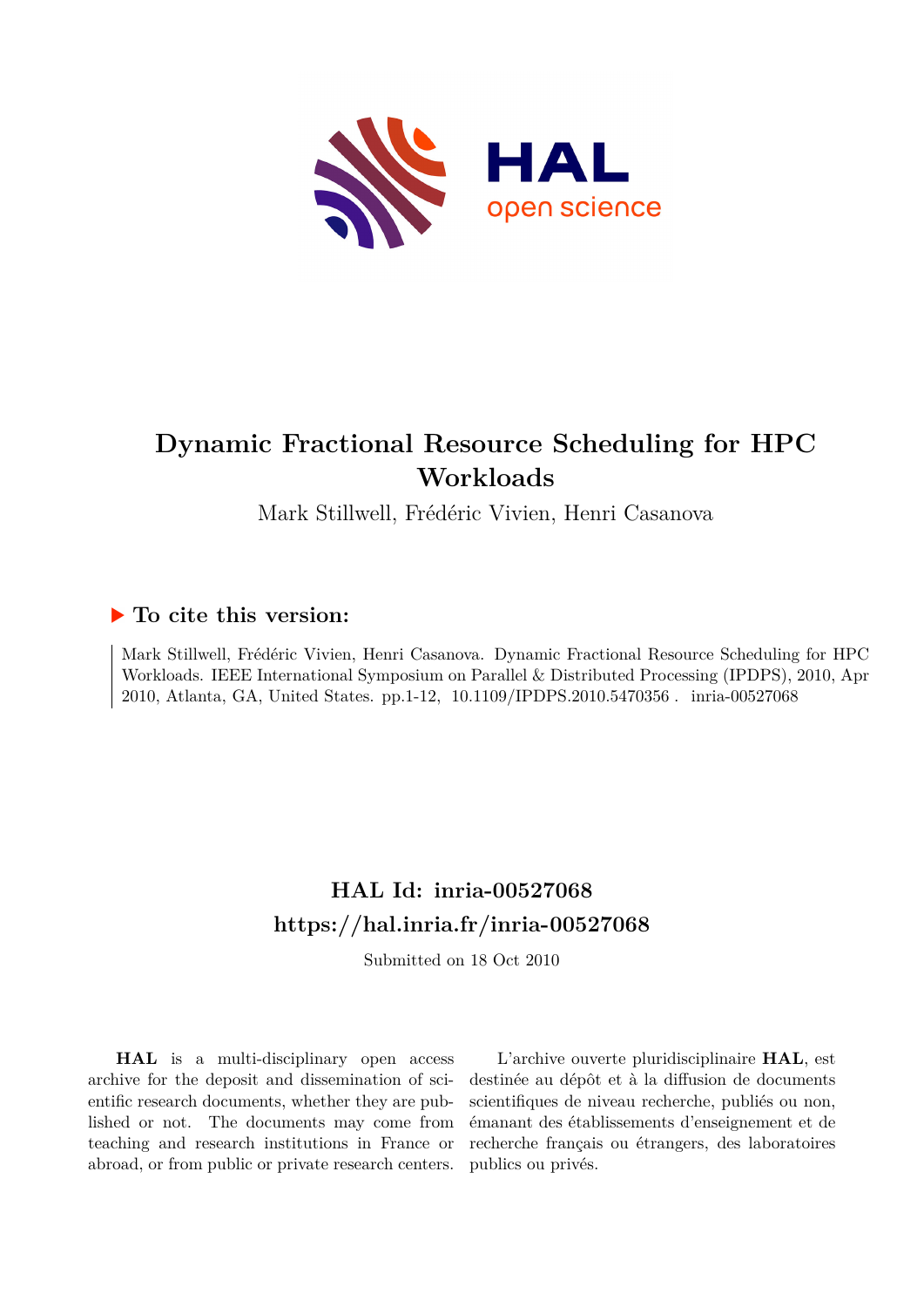# Dynamic Fractional Resource Scheduling for HPC Workloads

Mark Stillwell<sup>∗</sup>, Frédéric Vivien<sup>∗†</sup> and Henri Casanova<sup>∗</sup> <sup>∗</sup>*Department of Information and Computer Sciences*  $University$  of Hawai'i at Mānoa, Honolulu, U.S.A. † *INRIA, France*

*Abstract*—We propose a novel job scheduling approach for homogeneous cluster computing platforms. Its key feature is the use of virtual machine technology for sharing resources in a precise and controlled manner. We justify our approach and propose several job scheduling algorithms. We present results obtained in simulations for synthetic and real-world High Performance Computing (HPC) workloads, in which we compare our proposed algorithms with standard batch scheduling algorithms. We find that our approach widely outperforms batch scheduling. We also identify a few promising algorithms that perform well across most experimental scenarios. Our results demonstrate that virtualization technology coupled with lightweight scheduling strategies affords dramatic improvements in performance for HPC workloads.

#### I. INTRODUCTION

The standard method for sharing a cluster among High Performance Computing (HPC) users is batch scheduling. With batch scheduling, users wanting to run applications submit *job requests*. Each request is placed in a queue and waits to be granted an *allocation*, that is, a subset of the cluster's compute nodes, or simply *nodes*. The job, i.e., the running application, has exclusive access to these nodes for a bounded duration.

A problem with batch scheduling is that jobs are allocated integral numbers of nodes. Consequently, if a job uses only a fraction of a node's resource (e.g., half of the processor cores, a third of the memory), then the remaining fraction is wasted. It turns out that this is the case for many jobs in HPC workloads. For example, in a 2006 log of a large Linux cluster [1], more than 95% of the jobs use under 40% of a node's memory, and more than 27% of the jobs effectively use less than 50% of the node's CPU resource (due to time spent performing I/O or network communication and synchronization). This observation has been made repeatedly in the literature [2]– [6]. Some of these jobs could coexist on the same node while suffering only marginal performance degradation (e.g., due to cache interference). It may even be beneficial to force jobs to coexist on the same node in spite of reduced individual job performance in order to improve overall turn-around times and fairness. Batch schedulers take the opposite approach and use integral resource allocations with no time-sharing of nodes. As a result, jobs can be denied immediate access to the cluster in

spite of cluster resources not being fully utilized, which is problematic from the perspective of the users.

A second problem with batch schedulers is that they do not optimize a user-centric objective function; it is known that there is a sharp disconnect between user concerns (low job turn-around time, fairness) and the schedules achieved in practice [7], [8]. Batch schedulers provide myriad configuration parameters by which cluster administrators can influence scheduling behaviors, but these parameters are not directly related to any desirable user-centric objective function.

We propose a novel approach that addresses both above problems. We address the problem of integral resource allocations by allowing resource allocations that are fractional (e.g., a job can be allocated only 70% of a resource). Furthermore, these allocations can be modified on the fly, by changing resource fractions allocated to a job and/or by migrating the job to different nodes. To address the second problem we define an objective performance metric. In the literature a traditional metric, which can be optimized both to achieve higher job performance and higher fairness among jobs, is the *stretch*, i.e., the slowdown factor experienced by a job because the whole platform is not dedicated to its use. The stretch is computed based on the job's execution time measured on a dedicated platform. Stretch optimization has been studied assuming that job execution times are known [9] or that reliable estimates are available [10]. These techniques are not widely used on HPC installations, in part because obtaining accurate job execution time estimates is difficult [11]. Consequently, we take a drastic departure from previous work: we do not assume any knowledge about job execution times, thereby freeing users of the need to estimate them. However, this mandates the use of an alternate optimization metric.

Our proposed approach, which we term *dynamic fractional resource scheduling* (DFRS), amounts to carefully controlled time-sharing that optimizes a clear objective and that is enabled by state-of-the-art virtual machine (VM) technology. We consider a non-clairvoyant, on-line scenario where jobs are submitted over time.

Our contributions in this work are:

• We propose several algorithms for solving the on-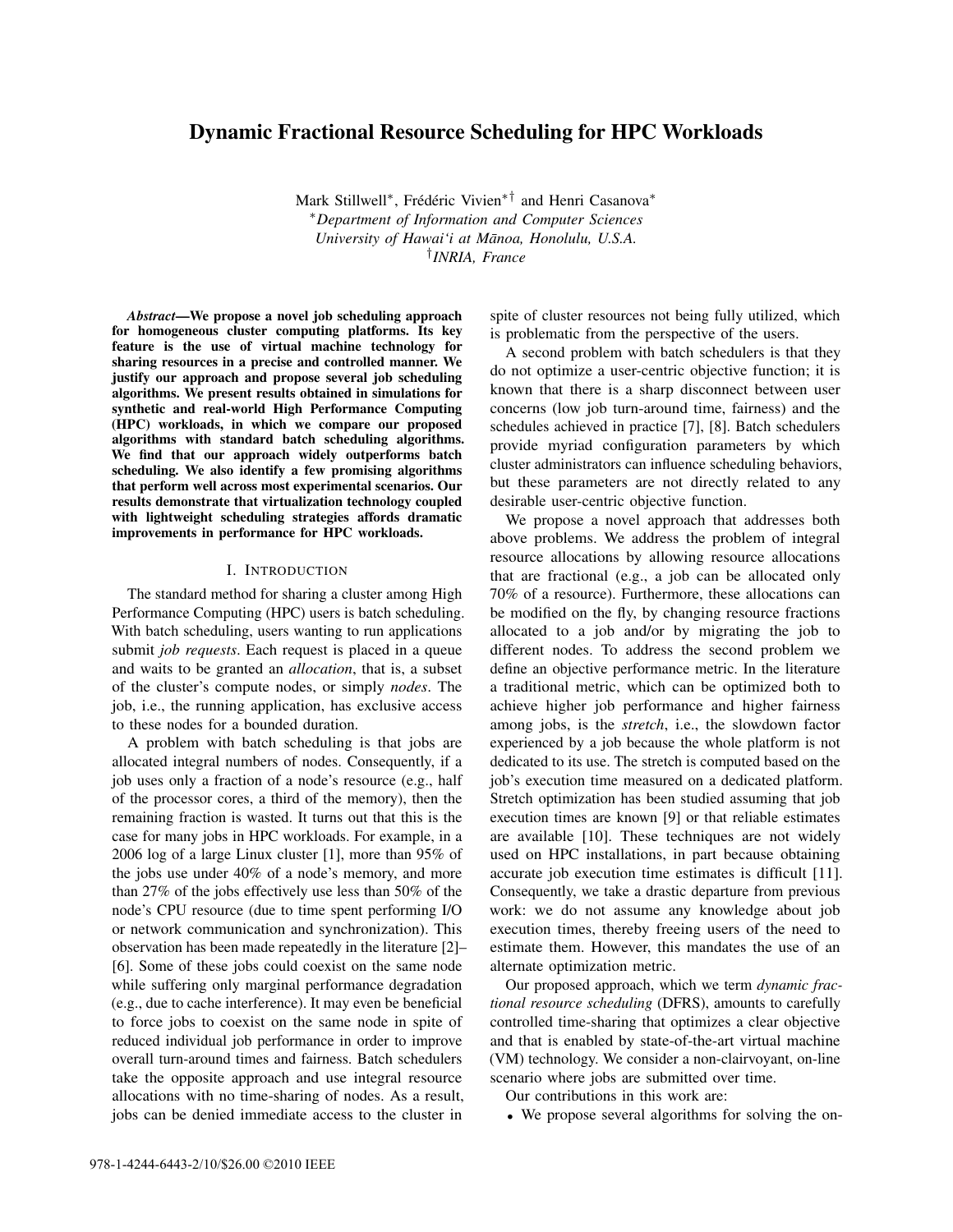line non-clairvoyant DFRS problem;

- We evaluate our algorithms via simulation using synthetic and real-world HPC workloads and compare them to standard batch scheduling algorithms;
- We show that our approach widely outperforms batch scheduling and we identify algorithms that perform well across most experimental scenarios.

This paper is organized as follows. In Section II we formalize the DFRS problem. In Section III we propose several DFRS algorithms. We describe our experimental procedure for evaluating these algorithms in Section IV and present results in Section V. Section VI discusses related work. Section VII concludes the paper with a summary of our results and a discussion of future directions.

# II. DYNAMIC FRACTIONAL RESOURCE SCHEDULING

To avoid the problems induced by integral allocations used in batch scheduling, we allocate *fractions* of resources. This amounts to time-sharing nodes between jobs. The classical time-sharing solution for parallel jobs is gang scheduling, which, because of its drawbacks (see Section VI), is used far less often than batch scheduling for HPC clusters. In this work we opt for time-sharing in an uncoordinated and low-overhead manner, which is enabled by virtual machine (VM) technology. Our hope is to circumvent the problems of batch scheduling without suffering from the drawbacks of gang scheduling.

#### *A. System Overview and Use of VM Technology*

We target clusters of *nodes* managed by a resource allocation system that relies on VM technology. The system responds to job requests by creating collections of VM instances on which to run the jobs. Each VM instance runs on a physical node under the control of a VM monitor that can limit its resource usage. All VM Monitors are in turn under the control of a VM Manager that specifies resource usage constraints for all instances. The VM Manager can also preempt instances, and migrate instances among physical nodes. Several groups in academia and industry are developing systems following or amenable to this conceptual architecture [12]–[17].

VM technology allows for accurate sharing of hardware resources among VM instances while achieving performance isolation. The Xen VM monitor [18] enables CPU-sharing and performance isolation in a way that is low-overhead, accurate, and rapidly adaptable [19]. Furthermore, sharing can be arbitrary. For instance, the Xen Credit CPU scheduler can allow three VM instances to each receive 33.3% of the total CPU resource of a dual-core machine [20]. This allows a multi-core physical node to be considered as an arbitrarily time-shared single core. Virtualization of other resources, such as I/O resources, is more challenging [21], [22] but is an active

area of research [23], [24]. Recent work also targets the virtualization of full memory hierarchies (buses and caches) [25].

In this work we simply assume that accurate resource sharing and performance isolation can be achieved with VM technology: one can start a VM instance on a node and allocate to it reasonably precise fractions of the resources on that node. Given this capability, whether available today or in the future, our approach is generally applicable to many resource dimensions. In our experiments we include solely CPU and memory resources, the sharing of which is well supported by VM technology today.

Resource allocation decisions must be based on estimates of jobs' resource needs. One simple solution is to use VM instance monitoring mechanisms [26]. VM instance resource needs can also be discovered via a combination of introspection and configuration variation. With introspection, one can determine current CPU resource consumption by inferring process activity inside of VMs [27], and memory pressure by examining memory page eviction activity [28]. Another option is to use configuration variation, by which one can dynamically vary the amount of resources given to VM instances, track how they respond to the addition or removal of resources, and infer resource needs [27], [28].

### *B. Problem Statement*

*1) Platform and Job Models:* We consider a homogeneous cluster based on a switched interconnect and with some type of network-attached storage. Users submit job requests to the cluster. Each job consists of one or more tasks to be executed in parallel, each task running within a VM instance. Our goal is to design algorithms to make sound resource allocation decisions. These decisions could include picking initial nodes for instances, setting resource consumption rates for each instance, migrating instances between nodes, preempting and pausing instances (by saving them to local or network-attached storage), and rejecting or postponing incoming job requests.

Each task has a *memory requirement*, expressed as a fraction of total node memory, and a *CPU need*, which is the fraction of available CPU cycles that the task needs to run at maximum speed. For instance, a task could require 40% of the memory of a node and would utilize 60% of the node's CPU resource in dedicated mode. We assume that these quantities are known and do not vary throughout job execution. Memory requirements could be specified by users or be discovered on-the-fly, along with CPU needs, using the discovery techniques described in Section II-A.

Memory capacities of nodes should not be exceeded.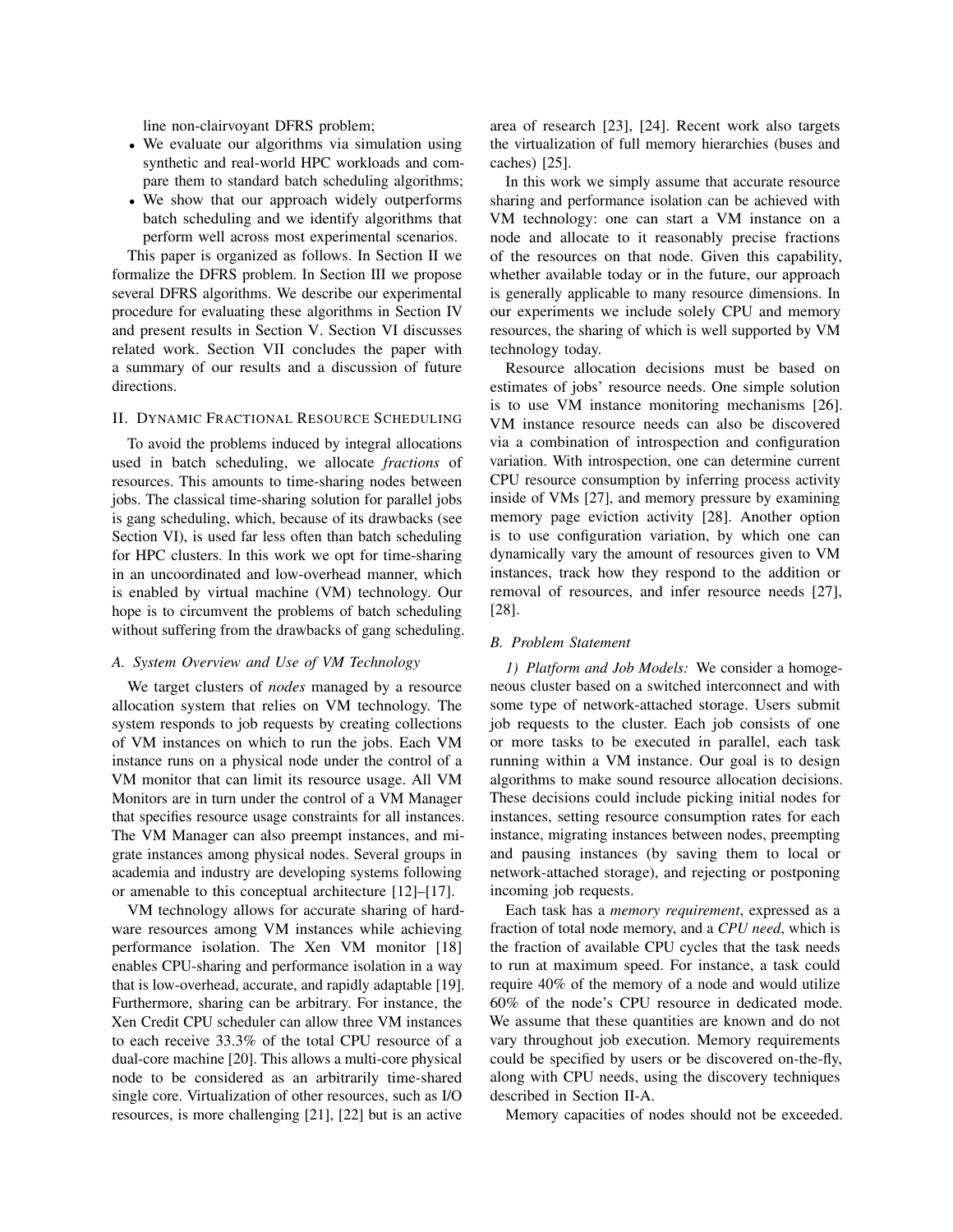In other words, we do not allow the allocation of a node to a set of tasks whose cumulative memory requirement exceeds 100%. This is to avoid the use of process swapping, which can have a hard to predict but almost always dramatic impact on task execution times. By contrast, we allow a node to be allocated to a set of tasks whose cumulative CPU needs exceed 100%. Let  $T$  denote the execution time of a task if it is given all its CPU need, say a fraction  $\alpha$  of the CPU resource of a node. The CPU fraction actually allocated to the task can change over time, e.g., it may need to be decreased due to the system becoming more heavily loaded. When a task is given less than its desired CPU need its execution time is increased proportionally. The task completes once the cumulative CPU resource assigned to it up to the current time is equal to  $\alpha \times T$ . In this work we target HPC workloads, which mostly comprise regular parallel applications. Consequently, we assume that all tasks in a job have the same memory requirements and CPU needs, and that they must progress at the same rate. We enforce allocations to provide identical instantaneous CPU fractions to all tasks of a job, as non-identical fractions needlessly waste resources.

*2) Performance Objective:* A difficult question is that of the objective function to optimize. Recall that no such function is optimized by batch schedulers, which is a problem we wish to address. A metric commonly used to evaluate batch schedules post-mortem is the *stretch* (or slowdown) [29]. The stretch of a job is defined as its turn-around time divided by its turn-around time had it been alone on the cluster. For instance, a job that could have run in 2h on the dedicated cluster but ran instead in 4h due to competition with other jobs experienced a stretch of 2. In the literature a proposed way to optimize both for average performance and for fairness is to minimize the maximum stretch [29], as opposed to simply minimizing average stretch, which is prone to starvation [30]. Maximum stretch minimization is known to be theoretically difficult, as even in clairvoyant settings there does not exist any constant-ratio competitive algorithm [30]. Nevertheless, heuristics can lead to good results in practice [30]. Stretch minimization, and especially maximum stretch minimization, tends to favor short jobs. A known problem in practice is that realworld workloads contain many small jobs that simply fail at or soon after being launched, therefore introducing a strong bias in the metric. The common solution, which we adopt here, is to use a variant of the stretch metric called the *bounded stretch* (or "bounded slowdown", with the terminology in [31]). In this variant, the turnaround time of a job is replaced by the maximum of the turn-around time and of a threshold value. We set the threshold to 30 seconds, and hereafter we use the term stretch to mean bounded stretch. Finally, note that, given

the definition of our objective function, we never reject job requests (to prevent infinite stretches). However, we may postpone them until the corresponding jobs can be scheduled on the cluster.

Our goal is to minimize the maximum job stretch. One difficulty here is that the stretch is computed based on job execution time on the dedicated cluster, which is not known. Current batch scheduling systems require that users provide execution time estimates, but it is well known that these estimates are typically (wildly) inaccurate [11]. Relying on them to optimize job stretch directly is thus a losing proposition. In this work, we take a radical departure from batch scheduling and simply do not assume *any* knowledge about job execution times! Instead, we define a new metric, the *yield*, which does not use job execution time. The *yield* of a job's task is the fraction of the CPU resource of the node allocated to the task divided by the task's CPU need. We contend that optimizing yield is more feasible than optimizing stretch given that, on the one hand, job execution time estimates are inaccurate, and, on the other hand, CPU needs can be discovered (see Section II-A). Since we assume that all tasks within a job have identical CPU needs and are allocated identical CPU fractions, they all have the same yield which is then the yield of the job.

Both the yield and the stretch capture an absolute level of job "happiness", and are thus related. The yield is a ratio of rates while the stretch is a ratio of times. The yield can, in fact, be seen as the inverse of an instantaneous stretch. In this work, we develop algorithms that explicitly maximize the minimum yield. The key, and intriguing, question is whether optimizing the yield is sufficiently related to optimizing the stretch so that DFRS outperforms standard batch scheduling in terms of stretch, or even produces schedules with good maximum stretch in the absolute sense. When presenting our results, we report on stretch values since they are the ones used in the literature to evaluate schedules.

In previous work we proposed an efficient algorithm for off-line minimum yield maximization [32]. Although interesting from a theoretical point of view, this off-line algorithm cannot be applied in practice to our on-line problem: job requests arrive non-deterministically and a resource allocation decision must be made upon the arrival of each request. Each time resources are allocated to the tasks of a new job, CPU fractions allocated to other tasks running in the cluster may need to be dynamically adjusted in an attempt to reach a new optimal maximum minimum yield.

Note that, in some cases, resources may not be fully utilized once the minimum yield has been maximized. Unused resource fractions can then be allocated to jobs as a way to improve average yield, which improves overall platform utilization. If the system is truly under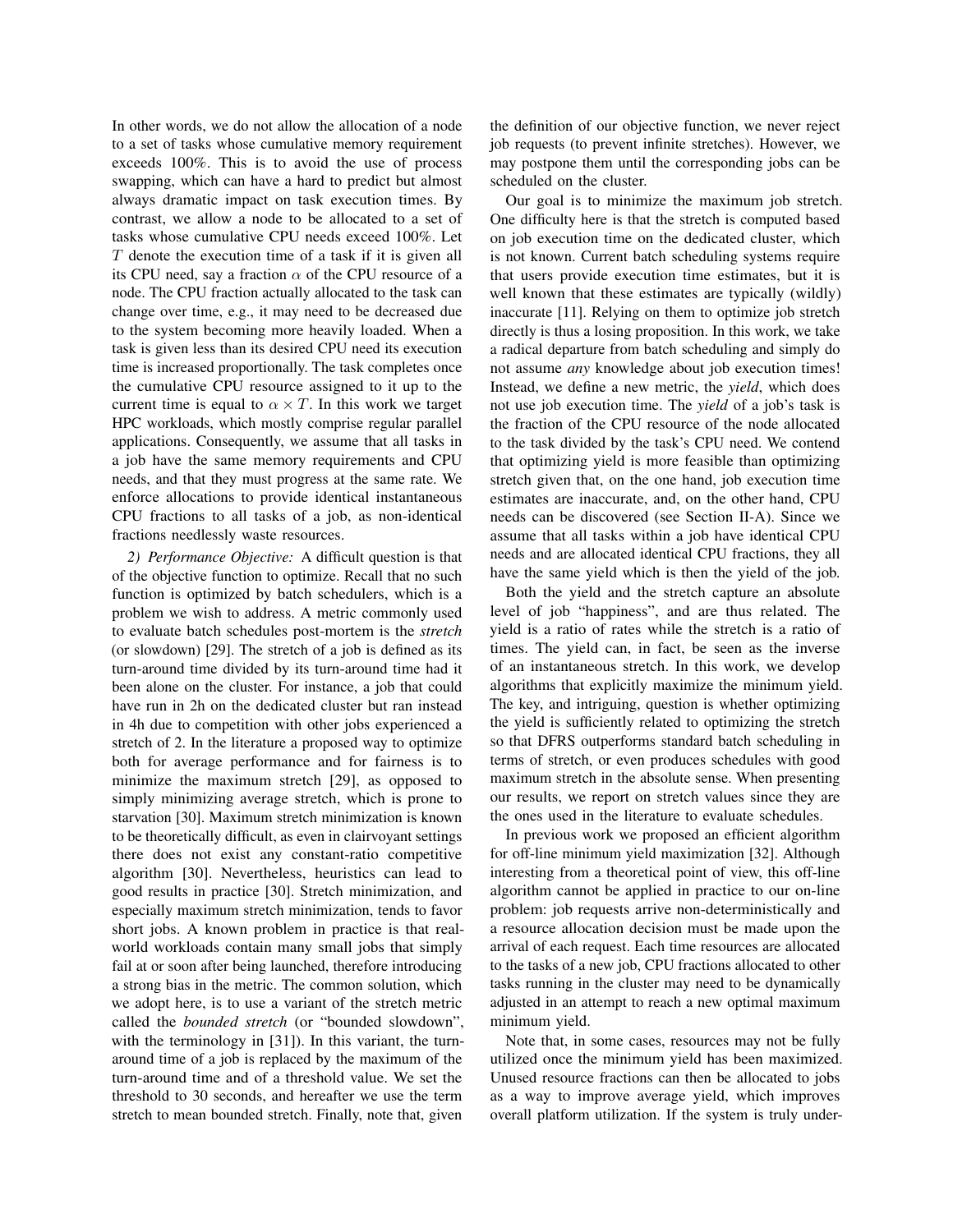subscribed, then one could temporarily turn off one or more nodes in order to save energy.

# III. ALGORITHMS FOR DYNAMIC FRACTIONAL **SCHEDULING**

In this section we propose several DFRS algorithms. Our goal is twofold: develop an algorithm that delivers good performance and that is as low-overhead as possible. By starting from a simplistic algorithm and gradually introducing additional mechanisms (e.g., preemption, migration), we aim at determining what mechanisms are truly necessary. All the proposed algorithms (except DYNMCB8-STRETCH-PER, described hereafter) attempt to maximize the minimum yield directly. All the proposed algorithms follow the same underlying principle. While they do map tasks to a single node in a way that does not overcome that node's memory capacity, they often deliberately map to a single node tasks whose cumulative CPU need far exceeds the node's computational power. The hope is that the resulting performance degradation is offset by the added benefit of starting tasks earlier than in a batch scheduling scenario.

## *A. Greedy Algorithms*

GREEDY – For a given job, this algorithm first identifies the nodes that have sufficient available memory to run at least one task of the job. Among these nodes, the one with the lowest total *CPU load* is allocated a task. We define the CPU load of a node as the sum of the CPU needs of all the tasks allocated to it. If, after this allocation, that node has insufficient remaining memory to accommodate another task, then it is removed from consideration. All tasks of the job are allocated to nodes in this manner. If one or more tasks cannot be allocated to a node, then the job is postponed using bounded exponential backoff: the job is reconsidered  $\min(2^{12}, 2^{count})$  seconds later, where count is the number of failed scheduling attempts for the job. Otherwise, all running jobs, including the new job, are given a CPU fraction corresponding to a yield of  $1.0/\max(1.0,\Lambda)$ , where  $\Lambda$  is the maximum CPU load over all nodes. This maximizes the minimum yield given the current allocation of jobs to nodes.

With GREEDY, once a job has been allocated to nodes there may be unused CPU resources on some nodes. We use an additional heuristic to take advantage of remaining CPU resource. This heuristic never decreases but may increase the resource allocation of a job. It selects the job with the lowest *total* CPU need (summed over the job's tasks) among all jobs whose tasks are allocated on nodes where some CPU resource remains unused. Increasing the yield of this job as much as possible provides the best cost/benefit ratio in terms of resource consumption vs. improvement to the overall

average yield. This is repeated until no job can see its yield further increased. This simple heuristic aims at maximizing the average yield in a view to increasing cluster utilization. This heuristic is not optimal, but computes new CPU allocations quickly and improves the average stretch in our experiments. All algorithms (except DYNMCB8-STRETCH-PER) use this average yield optimization heuristic.

A weakness of GREEDY is its admission policy. If a short-running job is submitted to the cluster but cannot be executed immediately due to memory constraints, then it is postponed. However, since we assume no knowledge of job execution time, there is no way to correlate the duration of the postponing with job execution time. In fact, a job may be postponed forever, leading to unbounded maximum stretch. The only way to circumvent this problem is to force the admission of all newly submitted jobs, which may require that one or more running jobs be paused via preemption.

The important question then is: which jobs should be preempted? To answer this question we define a priority based on the *virtual time* of a job. The virtual time is essentially the total subjective execution time experienced by that job. Formally, this is the integral of its yield between its release time and the present moment. For example, a job that starts and runs for 10 seconds with a yield of 1.0, then is paused for 2 minutes, and then restarts and runs for 30 seconds with a yield of 0.5 has experienced 25 total seconds of virtual time  $(10 \times 1.0 + 30 \times 0.5)$ . From the virtual time, we define the following priority: priority =  $\frac{\max(30, \text{flow time})}{(\text{virtual time})^2}$  $(virtual time)<sup>2</sup>$ where the *flow time* of a job is the time elapsed since its submission. We always consider jobs for pausing or moving by increasing order of priority. Conversely, we always consider jobs for resuming by decreasing order of priority. A job that has not yet been allocated any CPU time (null virtual time) has an infinite priority. The presence of the flow time in the numerator ensures that any paused job will eventually be resumed, hence preventing starvation. The power of two in the priority function is used to increase the importance of the virtual time with respect to the flow time, thereby giving an advantage to short-running jobs. Although we do not give a theoretical justification for this power of two, experiments not reported in this paper have shown that the same priority function without the power of two leads to markedly inferior results. Note that, in the definition of the priority function, we use the same 30 sec bound as in the bounded stretch. This bound ensures that a job is never eligible for pausing shortly after it has begun. Using this priority function we can now propose two greedy algorithms that use preemption.

GREEDY-PMTN – Like GREEDY except that if an incoming job cannot be started then some of the running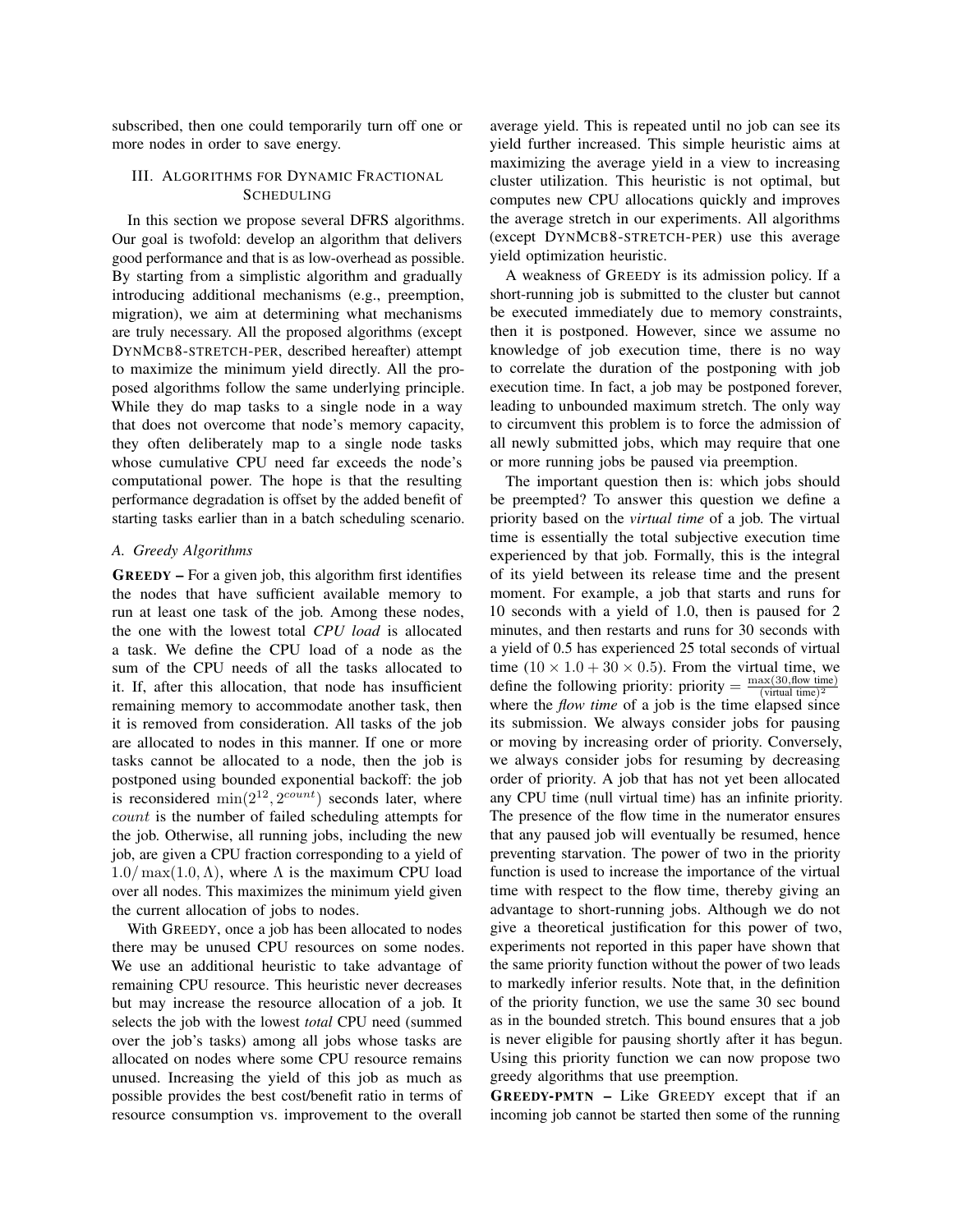jobs are paused. To do so, this algorithm goes through the list of currently running jobs in order of increasing priority and marks them as candidates for pausing until the incoming job could be started if all these candidates were indeed paused. It then goes through the list of these marked jobs in decreasing order of priority and determines for each whether it could instead be left running due to sufficient available memory. After this step, running jobs that are still marked as candidates for pausing are paused, and the new job is started. Paused jobs may be resumed at any future event (i.e., job submission or completion), provided there are sufficient resources. GREEDY-PMTN attempts to resume paused jobs in order of decreasing priority. A paused job may or may not be restarted on the nodes on which it was previously running.

GREEDY-PMTN-MIGR – Like GREEDY-PMTN, but with the added capability of moving rather than pausing running jobs. More precisely, jobs that are paused on one event (to make room for an incoming job) may be resumed to a different set of nodes during that same event, rather than waiting for a future event as in GREEDY-PMTN. This amounts to a job migration.

# *B. Non-Greedy Algorithms*

The GREEDY algorithm and its variants construct resource allocations incrementally. We also consider algorithms that try to optimize the resource allocation globally. To this end, we build on the MCB8 algorithm [32], which is itself based on an algorithm proposed by Leinberger et. al. in [33], whose principle is explained in the next paragraph. Because we have two resource dimensions (CPU and memory), our resource allocation problem is related to the bi-dimensional version of bin packing, or bi-dimensional *vector packing*. One important difference between our problem and vector packing is that our jobs have fluid CPU needs. This difference can be addressed as follows. Consider a fixed value of the yield,  $Y$ , that must be achieved for all jobs. Fixing  $Y$  amounts to transforming all CPU needs into *CPU requirements*: simply multiply the CPU need by  $Y$ . The problem then becomes exactly vector packing, with a set of tasks with fixed CPU and memory requirements, that must each be mapped on an individual node. A binary search on  $Y$  is used to find the highest yield for which the vector packing problem can be solved (our binary search has an accuracy threshold of 0.01).

MCB8 is a bi-dimensional vector packing heuristic. It splits the tasks into two lists, with one list containing the tasks with higher CPU requirements than memory requirements and the other containing the tasks with higher memory requirements than CPU requirements. Each list is then sorted by non-increasing order of the largest of the two requirements. Initially one assigns the first task of one of the lists (picked arbitrarily) to the first node. Subsequently, one searches for the first task that can fit on that node from the list that goes against the current imbalance, e.g., if the node's available memory exceeds its available CPU resource (in percentage), one searches for a task whose memory requirement exceeds its CPU requirement. The purpose of this step of MCB8 is, on each node, to keep the total requirements of both resources in balance, so that one is not depleted while the other is still underutilized. If no task in this list fits on the node, then the same process is applied with the other list. When no task in either list can fit on the node, one repeats this process for the next node. If all tasks can be assigned in this manner then resource allocation is successful. We can now develop a family of resource allocation algorithms based on this procedure:

DYNMCB8 – This algorithms runs the MCB8 algorithm at every event (job submission or completion) over all jobs in the system. If no valid allocation of nodes to jobs can be found however small the minimum yield is, the job with the smallest priority is removed from consideration (and preempted if it was running), and the algorithm tries again. This strategy is aggressive and may lead to prohibitively large numbers of preemptions and migrations.

DYNMCB8-PER – Like DYNMCB8, but instead of invoking MCB8 at every event it invokes it periodically, every  $T$  seconds. Incoming jobs are placed in a waiting queue until the next scheduling event. The goal is to achieve the benefits of the aggressive DYNMCB8 while mitigating preemption and migration overhead. The name of the algorithm is suffixed with the scheduling period: DYNMCB8-PER-T.

DYNMCB8-ASAP-PER – Like DYNMCB8-PER, but instead of placing new jobs in a waiting queue it attempts to greedily schedule them immediately if possible given memory constraints. The goal of this algorithm is to gain the benefits of DYNMCB8-PER, while providing better response time and allowing potentially short jobs to run to completion between scheduling events.

DYNMCB8-STRETCH-PER – All previous algorithms try to maximize instantaneous yield. Instead, this algorithms tries to account for jobs' past histories to minimize an estimate of the maximum stretch. The algorithm follows the same general procedure as DYNMCB8-PER but with the following differences. At scheduling event i, since we assume no knowledge of job execution times, the best estimate of the stretch of job  $j$  is the ratio of its flow time (time since submission) to its virtual time:  $\hat{S}_j(i) = flowtime_j(i)/vt_j(i)$ . Assuming that a job continues running until scheduling event  $i + 1$ , then  $\tilde{S}_j(i + 1) = flowtime_j(i + 1)/vt_j(i + 1) =$  $(flowtime_i(i) + T)/(vt_i(i) + y_i(i) \times T)$ , where T is the scheduling period, and  $y_i(i)$  is the yield that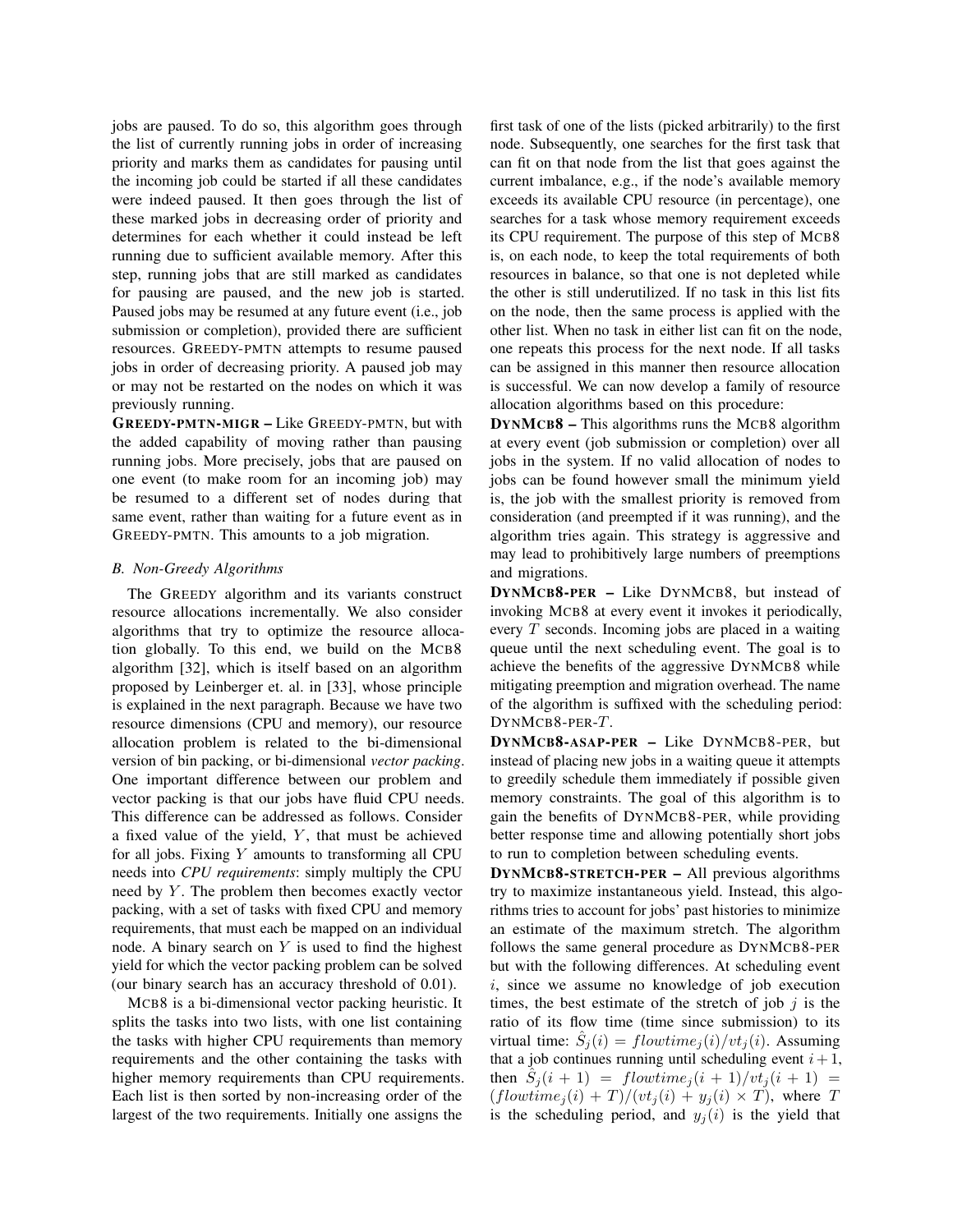DYNMCB8-STRETCH-PER assigns to job  $j$  between scheduling events i and  $i + 1$ . Similar to the binary search to maximize the minimum yield, here we do a binary search to minimize  $\hat{S}(i+1) = \max_j \hat{S}_j(i+1)$ . At each iteration of the binary search, a target value  $\hat{S}(i+1)$ is tested. From this value the algorithm computes the yield for any job  $j$  by solving the above equation for  $y_j(i)$ . If the computed value for  $y_j(i)$  is negative, the job is heuristically given a yield of 0.01 so that no job consumes memory without making progress. If the computed value is greater than 1, then the job is given a yield of exactly 1 so that it is not allocated more CPU than it can use. At that point, CPU requirements are defined and the MCB8 algorithm can be applied to try to produce a resource allocation for the attempted  $\hat{S}(i+1)$ value. This is repeated until the lowest feasible such value is found. If the MCB8 algorithm cannot find a valid allocation for any value of estimated stretch, then a job is removed from consideration using the same criteria as the other algorithms and the algorithm tries again. While the previous algorithms use a heuristic to improve the average yield, DYNMCB8-STRETCH-PER uses a heuristic to improve the average estimated stretch.

All our results are for a 10-minute scheduling period  $(T = 600)$ . Based on experiments with  $T = 60$  and  $T = 3600$ , we found that  $T = 600$  is sufficiently small to achieve results comparable to those using the much smaller period, and sufficiently large to lead to overhead comparable to that using the much larger period.

#### IV. SIMULATION METHODOLOGY

#### *A. Discrete-Event Simulator*

We have developed a discrete event simulator that implements our scheduling algorithms and takes as input a number of nodes and a list of jobs. Each job is described by a submit time, a required number of tasks, one CPU need and one memory requirement specification (since all tasks within a job have the same needs and requirements), and an execution time.

Our simulator makes it possible to specify the preemption and migration overhead. The question of properly accounting for this overhead is a complicated one. For this reason we provide two versions of each simulation experiment: one where the overhead is zero and one where this overhead is 5 minutes of wall clock time, which is justifiably high<sup>1</sup>. We call this overhead the *rescheduling penalty*. Note that none of the scheduling algorithms are aware of this penalty or try to schedule around it. In the real world there are facilities available that can allow for the live migration of a running task between nodes [35], but in order to avoid introducing additional complexity we make the pessimistic assumption that all migrations are carried out through a pause/resume mechanism. Note that the periodic algorithms described in Section III use a period larger than the rescheduling penalty. Experiments have shown that using periods shorter than the penalty leads to poor results due to job thrashing.

### *B. Batch Scheduling Algorithms*

We consider two batch scheduling algorithms: FCFS and EASY. FCFS (First Come First Serve algorithm), often used as a baseline comparator in the literature, holds incoming jobs in a queue and assigns them to nodes in order as nodes become available. EASY [36], which is representative of production batch schedulers, is similar to FCFS but enables backfilling to reduce resource fragmentation. EASY gives the first job in the queue a reservation for the earliest possible time it would be able to run under FCFS, but other jobs in the queue are scheduled opportunistically as nodes become available, as long as they do not interfere with the reservation for the first job. EASY thus improves on FCFS by allowing small jobs to run while large jobs are waiting for a sufficient number of nodes.

A drawback of EASY is that it requires estimations of job execution times. In our experiments we conservatively assume that EASY has perfect knowledge of job execution times. While this seems a best-case scenario for EASY, studies have shown that for some workloads some batch scheduling algorithms can, surprisingly, produce better schedules when using non-perfectly accurate execution times (e.g., using inaccurate userprovided estimates, multiplying the perfectly accurate estimate by a certain factor). We refer the reader to the discussion in [37] for more details. At any rate, in these studies the potential advantage of using inaccurate estimates is shown to be relatively small, while our results show that our approach outperforms EASY by orders of magnitude. Our conclusions thus still hold when EASY uses non-accurate execution time estimates.

#### *C. Workloads*

For part of our study we use synthetic workloads based on the model by Lublin et. al. [38], augmented with additional information as described hereafter. There are a number of reasons for using synthetic workloads. Real workloads are often of poor quality, and do not usually contain all of the information that we require. Also, real workloads are for specific systems, while synthetic workloads are generated using a model instantiated from multiple systems, and so may be more representative.

<sup>1</sup>Consider a 128-task job with 1 TB total memory, or 8 GB per task (our simulations are for a 128-node cluster). Current technology affords aggregate bandwidth to storage area networks up to tens of GB/sec for reading and writing [34]. Conservatively assuming 10 GB/sec, moving this job between node memory and secondary storage can be done in under two minutes.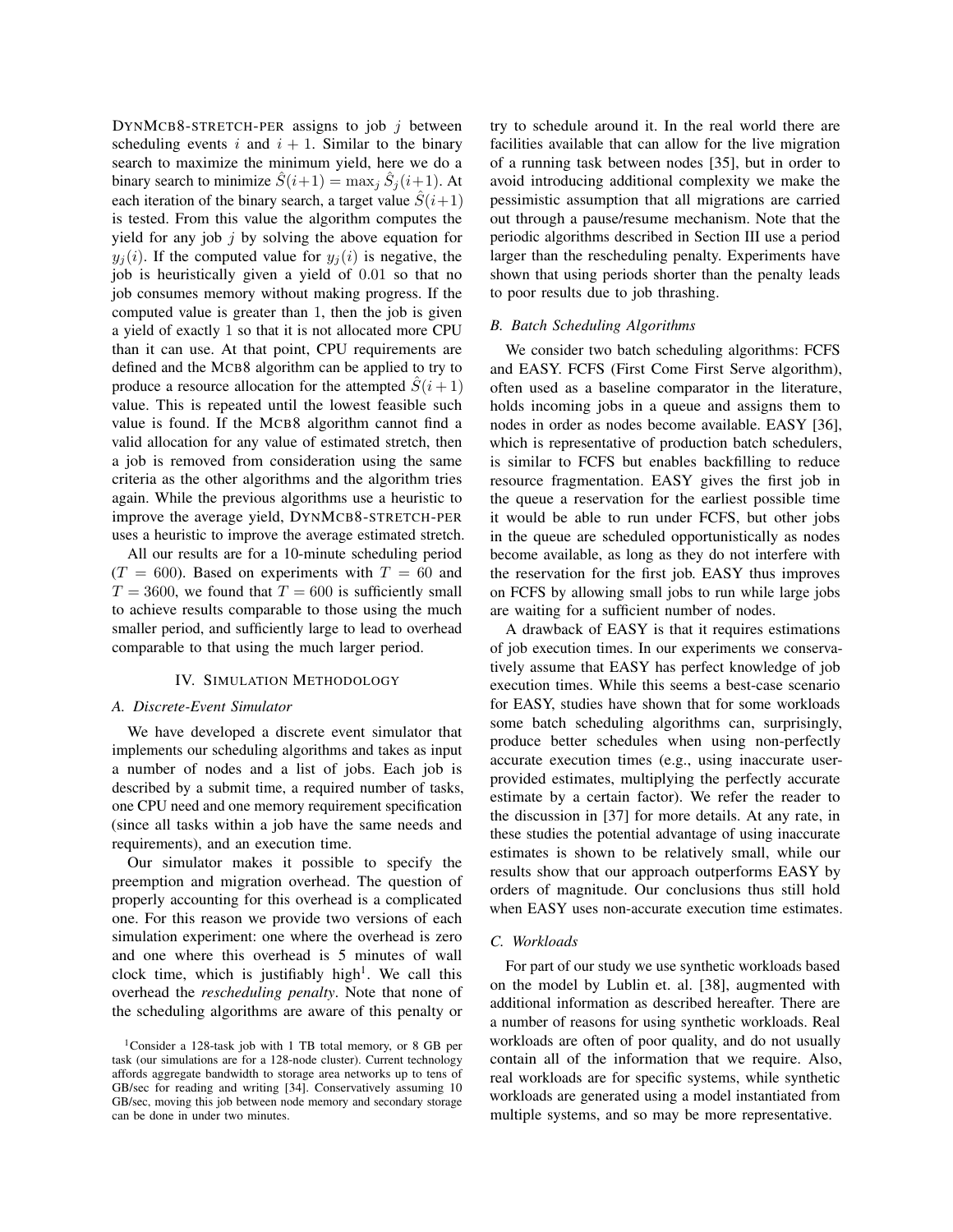Through the use of VM technology the CPUs of a multi-core node can be shared precisely and fluidly as a single resource [20]. Thus for each node the total amount of allocated CPU resource is simply constrained to be less than or equal to 100%. However, if the node is multi-core, then 100% CPU resource utilization can only be reached by a single task if that task is CPUbound and is implemented using multiple threads. A CPU-bound sequential task could only use  $100/n\%$  of the node's CPU resource, where  $n$  is the number of processor cores. In our synthetic trace experiments we arbitrarily assume quad-core nodes, thus meaning that a sequential task would use at most 25% of a node's CPU resource.

We know of no systematic study in the literature of CPU utilization levels for HPC jobs. We assume that the task in a one-task job is sequential, and, to err on the side of caution, that other tasks are multi-threaded. Furthermore, we assume that all tasks are CPU-bound: CPU needs of sequential tasks are 25% and those of other tasks are 100%. This is a pessimistic assumption for our approach as performance degradation due to sharing of CPU resources among jobs will be maximum.

The general consensus is that ample memory is available for allocating multiple tasks on the same node [2], [4]–[6], but no explicit model is available. We opt for a simple model suggested by data in Setia et. al. [3]: 55% of the jobs have tasks with a memory requirement of 10%. The remaining 45% of the jobs have tasks with memory requirements  $10 \times x\%$ , where x is an integer value uniformly distributed over  $\{2,\ldots,10\}$ .

We generated 100 distinct traces of 1,000 jobs using the Lublin model [38] and annotated them with CPU needs and memory requirements as described. The generated traces assume a 128-node cluster and thus contain jobs with between 1 and 128 tasks. Generally the time between the submission of the first job and the submission of the last job is on the order of 4-6 days. Next, in order to provide a way to systematically study how different algorithms perform on problems with different levels of difficulty, we multiplied the inter-arrival times of jobs in each generated trace by 9 computed constants in order to create 9 new traces with identical job mixes but offered load [4], or *load*, levels of 0.1 to 0.9 in increments of .1. Thus, from the 100 initial traces we created 900 scaled traces.

In addition to using synthetic workloads, we also perform experiments with a real-world workload from a well-established on-line repository [1]. Most logs provide standard information such as job arrival times, start time, completion time, requested duration, size in number of nodes, etc. For our experiments we choose the HPC2N workload from [1], which is a 182-week trace from a 120 node dual-core cluster running Linux. A primary reason

for choosing this workload was that it contains almost complete information regarding memory requirements, while other workloads often contain no or very little such information.

The HPC2N workload required some processing for use in our experiments. The swf file format used by [1] contains information about the required number of "processors," but not the required number of tasks, and so this value had to be inferred. First, job per-processor memory requirements were set as the maximum of either requested or used memory as a fraction of the system memory of 2GB, with a minimum observed of 10%. Of the 202,876 jobs in the trace, only 2,142 ( $\sim$  1%) did not give values for either used or requested memory and we assigned them a value of 10%. For jobs that required an even number of processors and had a perprocessor memory requirement less than 50% of the available node memory, we assumed that the job used a number of multi-threaded tasks equal to half the number of processors. In this case each task had a CPU need of 100% (recall that we pessimistically assume CPU-bound tasks) and the memory requirement was doubled from its initial per-processor value. For jobs requiring an odd number of processors or more than 50% of the available node memory per processor, we assumed that the number of tasks was equal to the number of processors and that each of these tasks had a CPU need of 50% (i.e., 1 core). These assumptions, once again, are detrimental to our approach and should benefit batch scheduling algorithms. Finally, we split the HPC2N workload into 182 1-week segments as processing the full workload through our simulator provides only one data point.

### V. EXPERIMENTAL RESULTS

For a given instance, and for each algorithm, we define the *degradation factor* as the ratio between the maximum stretch achieved by that algorithm on that instance and that achieved by the best algorithm for that instance. A value of 1 means that the algorithm is the best for that instance, while a value of 10 means that there was an algorithm in that experiment that achieved a maximum stretch 10 times lower.

Figure 1 plots average degradation factors vs. load for all experiments conducted using the scaled synthetic workloads, using a logarithmic scale on the y-axis. Figure 1(a) shows results when there is no rescheduling penalty. In this case, a striking but nevertheless expected result is that the DYNMCB8 algorithm leads to average degradation factors averaging 1.16. This confirms that, without any overhead for pausing, resuming, or migrating jobs, solving the vector packing problem using an efficient heuristic is indeed best. The worst algorithm is FCFS, followed closely by EASY and then GREEDY. The relatively poor performance of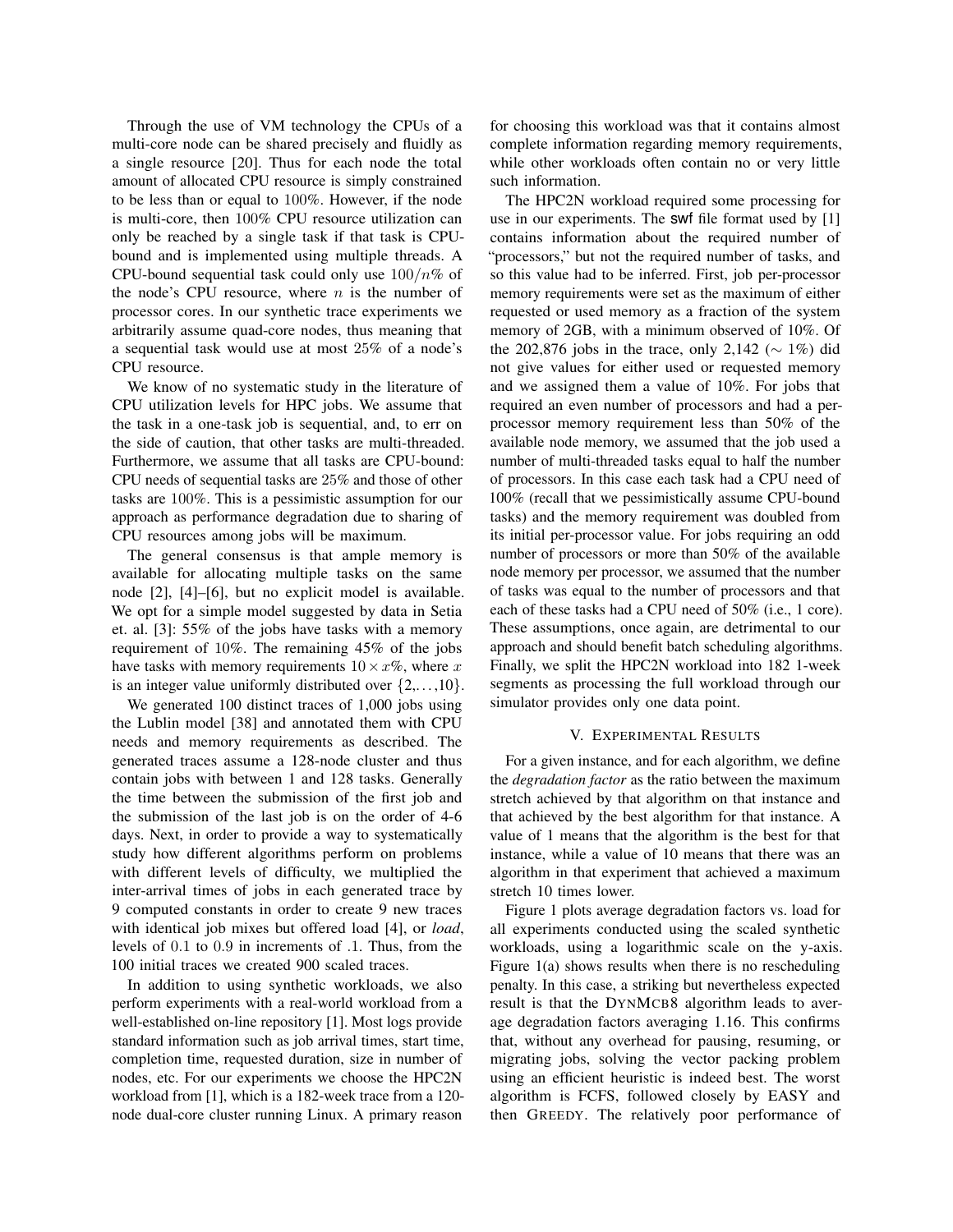

Figure 1. Degradation factor vs. load for all our algorithms. Each data point shows average values over 100 instances.

GREEDY when compared to other DFRS algorithms is expected given that it can delay short jobs arbitrarily long, thereby increasing their stretch many-fold. More generally, this demonstrates that preemption mechanisms are necessary for DFRS. Our two remaining greedy algorithms, GREEDY-PMTN and GREEDY-PMTN-MIGR, improve significantly over batch scheduling (EASY results in degradation values nearly 28 times those of GREEDY-PMTN on the average) Surprisingly, GREEDY-PMTN leads to slightly better results than GREEDY-PMTN-MIGR even though there is no migration overhead in this set of experiments. Our main result is that, at least for nontrivial loads, the DYNMCB8-PER, DYNMCB8-ASAP-PER, and DYNMCB8-STRETCH-PER algorithms provide a large further improvement (GREEDY-PMTN results in degradation values 4.5 times those of DYNMCB8-PER on the average). The best of the three is DYNMCB8- ASAP-PER, particularly for low load. Interestingly, the DYNMCB8-STRETCH-PER algorithm, which attempts to minimize estimated maximum stretch, does not have better performance than DYNMCB8-PER. This provides some confidence that explicitly optimizing the yield is a good option for indirectly optimizing the stretch.

While Figure 1(a) corresponds to an ideal case, results in Figure 1(b) include a high 5-minute rescheduling penalty. We see that DYNMCB8 is no longer the best algorithm. It suffers from large overhead due to its aggressive use of preemption and migration, but still outperforms GREEDY and the batch scheduling algorithms. The DYNMCB8-PER, DYNMCB8-ASAP-PER, and DYNMCB8-STRETCH-PER algorithms are now the best for load levels higher than 0.3, while GREEDY-PMTN and GREEDY-PMTN-MIGR perform best for load levels

below 0.3. DYNMCB8-ASAP-PER is the best algorithm for this set of experiments, outperforming DYNMCB8- PER by a slight margin, which outperforms DYNMCB8-STRETCH-PER by an even smaller margin.

To cross-validate our results, Table I shows aggregate degradation factor numbers for all experiments using our scaled synthetic traces (i.e., the results discussed earlier), using the original unscaled synthetic traces directly from the Lublin model, and using the real-world HPC2N trace. All results are for a 5-minute rescheduling penalty. We see a significant improvement in the average degradation experienced by the greedy algorithms for the HPC2N trace. Further investigation has shown that this trace contains a large number of short-duration serial jobs, which are less likely to benefit from the bin-packing approach than long-lived parallel jobs.

The maximum degradation factor is the result for the "worst trace" of each algorithm. Moving from average to the maximum degradation factor results, the main difference is that DYNMCB8-ASAP-PER becomes the clear winner by this metric, though all DFRS approaches provide an improvement over FCFS and EASY.

From these results, our main conclusion is that the DFRS algorithms provide drastic improvements over standard batch scheduling strategies for maximum stretch minimization. This holds even when there is a high penalty for preempting, resuming, and migrating jobs, and with all the conservative assumptions on the workload explained in Section IV. DYNMCB8-STRETCH-PER always has average results worse than DYNMCB8- PER, which confirms that optimizing the yield compares well to attempting to optimizing the stretch directly. The approaches based on multi-capacity bin packing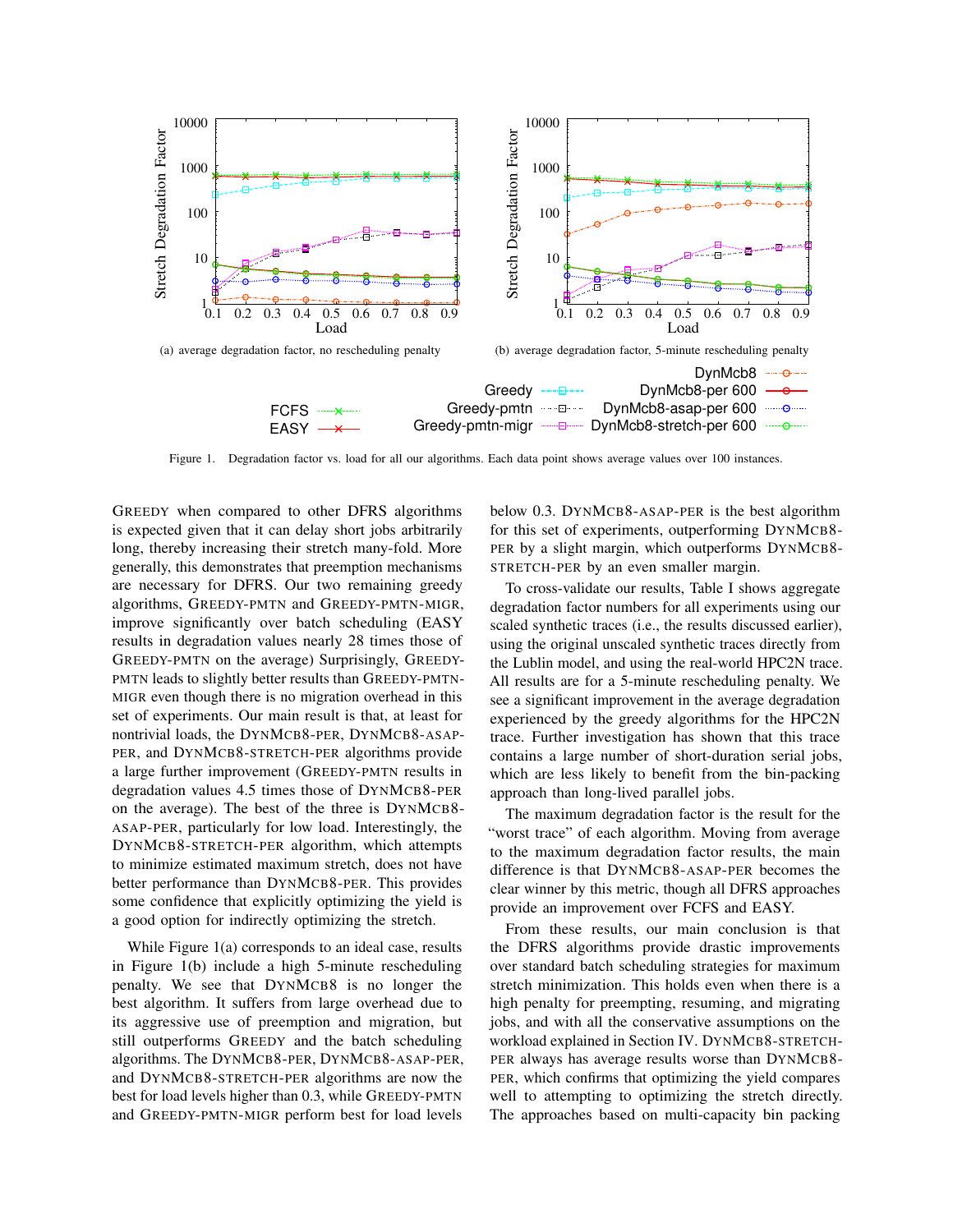Table I

DEGRADATION FACTOR RESULTS FOR ALL SCALED SYNTHETIC TRACES, THE UNSCALED SYNTHETIC TRACES, AND THE REAL-WORLD HPC2N WORKLOAD. ALL RESULTS ARE FOR A 5-MINUTE RESCHEDULING PENALTY.

|                     | Scaled synthetic traces |          |           |        | Unscaled synthetic traces |           | Real-world trace   |        |           |  |
|---------------------|-------------------------|----------|-----------|--------|---------------------------|-----------|--------------------|--------|-----------|--|
| Algorithms          | Degradation factor      |          |           |        | Degradation factor        |           | Degradation factor |        |           |  |
|                     | avq.                    | std.     | max       | avq.   | std.                      | max       | avq.               | std.   | max       |  |
| <b>FCFS</b>         | 435.32                  | 239.37   | 1,470.30  | 448.74 | 238.38                    | 1, 128.44 | 469.51             | 581.12 | 4,422.00  |  |
| EASY                | 392.78                  | 227.85   | 1,454.26  | 410.06 | 226.41                    | 989.91    | 402.93             | 500.13 | 3, 136.92 |  |
| <b>GREEDY</b>       | 284.07                  | 222.33   | 2, 288.65 | 239.76 | 217.47                    | 1, 128.32 | 134.32             | 268.66 | 2, 129.98 |  |
| GREEDY-PMTN         | 9.45                    | 41.30    | 509.05    | 3.28   | 10.59                     | 84.16     | 1.72               | 6.63   | 89.54     |  |
| GREEDY-PMTN-MIGR    | $10.86\,$               | 46.35    | 509.04    | 3.61   | 13.81                     | 102.69    | 1.77               | 6.87   | 92.87     |  |
| DYNMCB8             | 108.78                  | 183.77   | 1,435.44  | 36.95  | 32.16                     | 162.33    | 67.19              | 229.96 | 2, 241.83 |  |
| DYNMCB8-PER         | 3.55                    | 2.62     | 16.38     | 4.83   | 3.90                      | 21.30     | 14.73              | 64.41  | 668.24    |  |
| DYNMCB8-ASAP-PER    | 2.62                    | $1.66\,$ | 12.77     | 3.28   | 2.03                      | 11.00     | 4.23               | 3.05   | 24.68     |  |
| DYNMCB8-STRETCH-PER | 3.59                    | 2.53     | 16.38     | 4.89   | 3.77                      | 20.97     | 16.01              | 78.24  | 900.45    |  |

provide the best results for nontrivial loads when there is no migration penalty, and the periodic approaches perform well on both synthetic and real workloads even when there is a migration penalty. While purely greedy approaches performed best in the average case on the real workload in the 5-minute migration penalty case, their worst case performance was significantly worse than that of DYNMCB8-ASAP-PER.

Preemption and/or migration, at least when used in conjunction with adequate algorithms, provide benefit in terms of stretch even with a high rescheduling penalty. However, one may wonder whether network and I/O resources are not overly taxed by preemption and/or migration activity. Table II shows preemption and migration costs for our scaled synthetic workloads with high load ( $\geq$  0.7), for all algorithms that use preemption and/or migration. The main observation is that the average bandwidth consumption due to migration and preemption is only  $0.60 + 0.26 = 0.86$  GB/sec on average, and only  $1.31 + 0.77 = 2.08$  GB/sec for the worst trace, for DYNMCB8-PER. This corresponds to under 7 MB/sec per node on average and under 17 MB/sec per node for the worst trace. We conclude that these resource demands are well within the capacity of current technology, based on our previous discussion of I/O and the observation that 17 MB/sec is less than 1.5% of the peak bandwidth on a 10 Gigabit Ethernet switch. On average DYNMCB8-PER leads to under 46 preemptions and under 49 migrations per hour, with these numbers being around 110 and 142, respectively, for the worst trace. On average, each job is preempted and migrated about 8 and 6 times respectively. As expected the aggressive DYNMCB8 algorithm leads to the highest costs. GREEDY-PMTN and GREEDY-PMTN-MIGR have the lowest costs, but we have seen that they lead to relatively poor worst case maximum stretch values. DYNMCB8-PER and DYNMCB8-ASAP-PER have comparable costs. Compared to them, the DYNMCB8- STRETCH-PER algorithm leads to up to 33% lower preemption costs but to more than 100% higher migration

costs. We conclude that our approach, in particular when using the DYNMCB8-PER and DYNMCB8-ASAP-PER algorithms, does not impose unreasonable strain on network and I/O.

Another concern is the time needed to compute a resource allocation. We have instrumented DYNMCB8 to record each scheduling event. We ran the simulator on a system with a 3.2GHz Intel Xeon CPU and 4GB RAM against the 100 unscaled traces generated by the Lublin model. This gave us 197,808 observations. For 67.25% of them DYNMCB8 computed allocations for 10 or fewer jobs in less than 0.001 seconds. The remaining observations were for 11 to 102 jobs. Average compute time was about 0.25 seconds with the maximum under 4.5 seconds. Since typical job inter-arrival times are orders of magnitude larger [38], we conclude that DFRS is feasible in practice.

#### VI. RELATED WORK

Our work is related to gang scheduling [39], which also departs from batch scheduling by allowing timesharing of compute resources. In gang scheduling, tasks in a parallel job are executed during the same synchronized time slices across cluster nodes. This requires distributed synchronized context-switching, which may require significant overhead and thus long time slices, although solutions have been proposed [40]. In this work we simply achieve time-sharing in an uncoordinated and low-overhead manner via VM technology.

A second drawback of gang scheduling is memory pressure, i.e., the overhead of swapping to disk [4]. In our approach we completely avoid swapping by enforcing that tasks may be assigned to the same node only if the node's physical memory capacity is not exceeded. This precludes some time sharing when compared to gang scheduling. However, this constraint is eminently sensible given the observation that many jobs in HPC workloads use only a fraction of physical memory.

Other works have explored the problem of scheduling jobs without knowledge of their execution time. The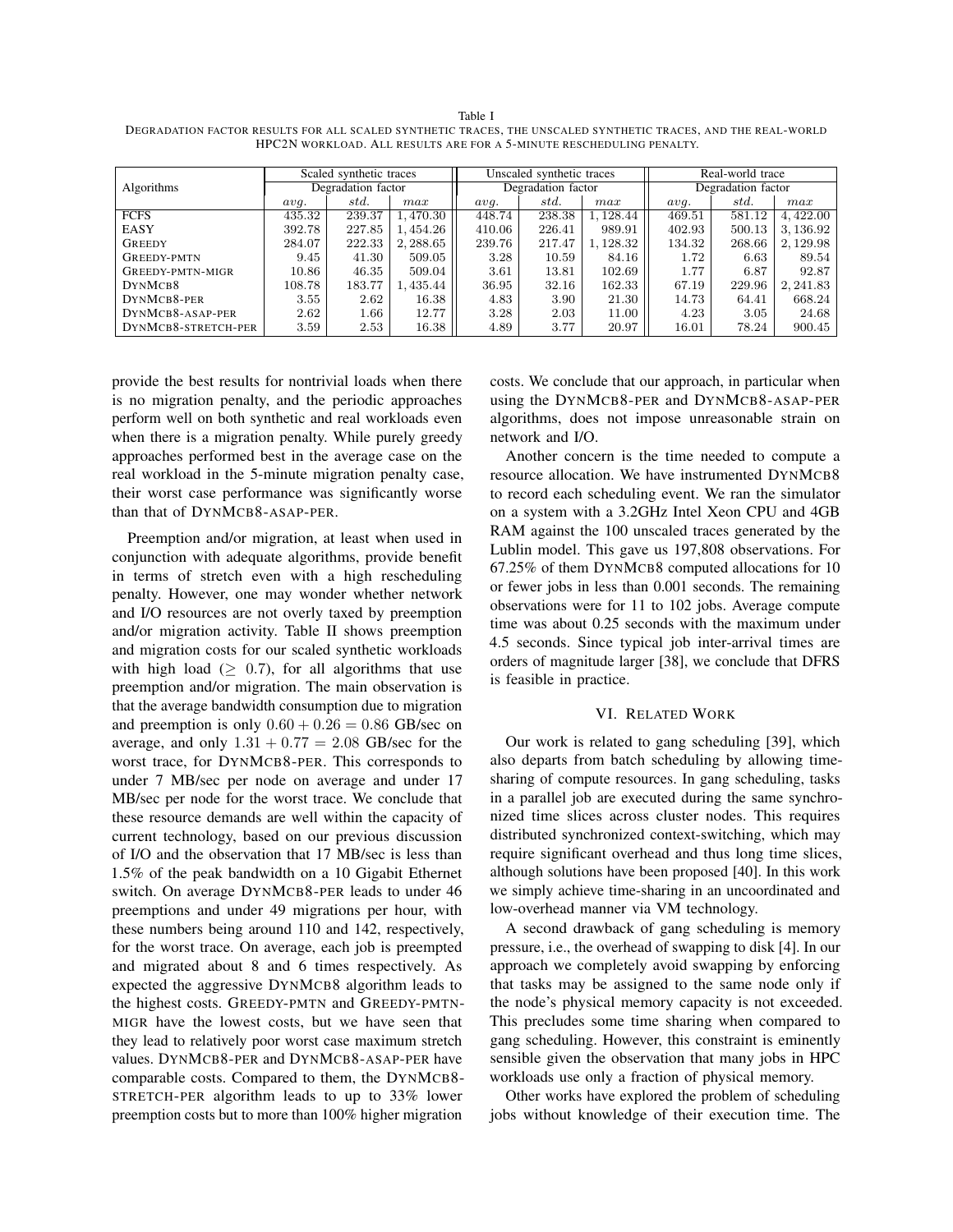Table II PREEMPTION AND MIGRATION COSTS IN TERMS OF AVERAGE BANDWIDTH CONSUMPTION, NUMBER OF PREEMPTION AND MIGRATION OCCURRENCES PER HOUR, AND NUMBER OF PREEMPTION AND MIGRATION OCCURRENCES PER JOB. AVERAGE VALUES OVER ALL SCALED SYNTHETIC TRACES WITH LOAD  $\geq 0.7$ , WITH MAXIMUM VALUES IN PARENTHESES.

| Algorithm           | <b>Bandwidth Consumption</b><br>(GB / sec) |        |      |        | Frequency of Occurrence<br>(# occurrences / hour) |          |       |                           | # occurrences per job |                        |       |          |
|---------------------|--------------------------------------------|--------|------|--------|---------------------------------------------------|----------|-------|---------------------------|-----------------------|------------------------|-------|----------|
|                     | pmtn                                       |        | mig  |        | pmtn                                              |          | mig   |                           | pmtn                  |                        | mig   |          |
| <b>GREEDY-PMTN</b>  | 0.10                                       | (0.27) | 0.00 | (0.00) | 12.26                                             | (39.24)  | 0.00  | (0.00)                    | 26                    | (4.44)                 | 0.00  | (0.00)   |
| GREEDY-PMTN-MIGR    | 0.05                                       | (0.14) | 0.03 | (0.12) | 5.42                                              | (20.88)  | 8.99  | (34.56)                   | 0.58                  | (2.64)                 | 0.90  | (2.58)   |
| DYNMCB8             | $\rm 0.53$                                 | 1.48   | 1.46 | (2.90) | 84.99                                             |          |       | (294.48) 604.55 (1329.84) | 9.32                  | (23.61)                | 71.54 | (110.19) |
| DYNMCB8-PER         | $0.60\,$                                   | 1.31   | 0.26 | (0.77  | 45.58                                             | (110.16) | 48.80 | (141.84)                  | 7.63                  | (32.32)                | 6.18  | (20.77)  |
| DYNMCB8-ASAP-PER    | 0.59                                       | 1.34   | 0.27 | (0.77  | 44.05                                             | 105.84)  | 49.16 | 142.92)                   | 7.33                  | (30.87)                | 6.08  | (20.35)  |
| DYNMCB8-STRETCH-PER | 0.38                                       | (0.87  | 0.51 | 1.11   | 33.78                                             | (76.32)  | 88.32 | 197.64                    | 7.15                  | $\langle 27.68\rangle$ | 16.11 | (40.61)  |

famous "scheduling in the dark" approach [41] shows that in the absence of knowledge giving equal resource shares to job is theoretically sound. We use the same approach by ensuring that all jobs achieve the same yield. Our problem is also related to thread scheduling done in operating system kernels, given that thread execution times are unknown. Our work differs in that we strive to optimize a precisely defined objective function.

Several previous works have explored algorithmic issues pertaining to bin packing and/or multiprocessor scheduling. Coffman studies bin stretching, a version of bin packing in which a bin may be stretched beyond its normal capacity [42]. Epstein studies the on-line bin stretching problem as a scheduling problem with the goal of minimizing makespan [43]. Our scheduling problem is strongly related to vector packing, i.e., bin packing with multi-dimensional items and bins. Vector packing has been studied from both a theoretical standpoint (i.e., guaranteed algorithms) [44], [45] and a pragmatic one (i.e., efficient heuristics) [33], [46], [47]. In this work we employ an algorithm based on a particular vector packing algorithms, MCB (Multi-Capacity Bin Packing), proposed by Leinberger et. al. [33].

Azar has studied on-line load balancing of temporary tasks on identical machines with assignment restrictions [48]. The problem therein is to assign incoming tasks to nodes permanently. Each task has a weight and a duration. The weight is known when the task arrives, but the duration is not known until task completion. The goal is to minimize the maximum load on any machine over all time instants. There is thus a connection to our goal of maximizing the minimum yield.

Finally, previous works have explored the use of VM technology in the HPC domain. The broad consensus is that VM overhead does not represent a barrier to mainstream deployment [49], [50]. Additional research has shown that the performance impact on MPI applications is minimal [51] and that cache interference effects do not cause significant performance degradation in commonlyused libraries such as LAPACK and BLAS [52]. Finally, it has been shown that current VM technology allows for

preemption and checkpointing of MPI applications [53], as assumed in this work.

# VII. CONCLUSION

We have proposed DFRS, a novel approach for job scheduling in a homogeneous cluster. We have focused on an on-line, non-clairvoyant scenario in which job execution times are unknown ahead of time. We have proposed several scheduling algorithms and have compared them to standard batch scheduling approaches using both synthetic and real-world workloads. In our simulations, our algorithms were given no knowledge of job execution times, while batch scheduling algorithms were provided with perfect estimates. We have found that DFRS provides dramatic improvement over batch scheduling in terms of schedule quality, where schedule quality is measured by a popular job performance metric, the maximum (bounded) stretch. The improvement shown in our results is likely to be larger in practice due to conservative assumptions in our evaluation methodology, including on the overhead due to preemptions and migrations. The improvement is the highest when using one of our resource allocation algorithms, DYNMCB8- ASAP-PER, which schedules jobs periodically and uses both preemption and migration. An important result in this work is that optimizing the yield, an instantaneous performance metric that does not rely on job execution times, is an effective way to (indirectly) optimize the stretch.

This work can be extended in several directions. Our scheduling algorithms could be improved with a strategy for reducing the yield of long running jobs as a way to improve fairness and further decrease maximum stretch. This strategy, inspired by thread scheduling in operating systems kernels, would be particularly useful for mitigating the negative impact of long running jobs on shorter ones. Also, mechanisms for implementing user priorities, such as those supported in batch scheduling systems, are needed. More broadly, a logical next step is to implement and benchmark our algorithms as part of a prototype virtual cluster management system, such as [13], that uses some of the resource need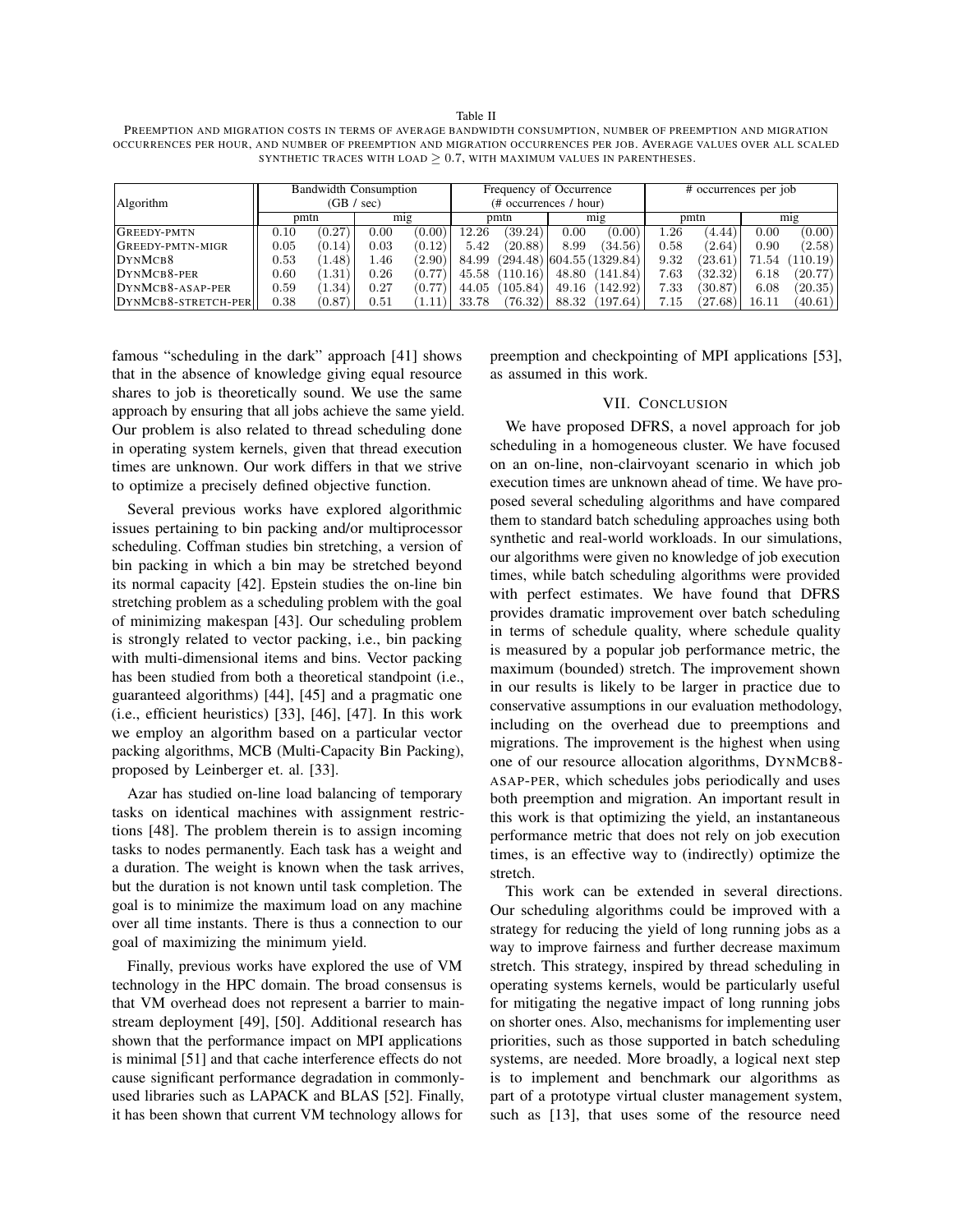discovery techniques described in Section II-A. This would naturally lead to a study of jobs with resource requirements that evolve over time.

#### ACKNOWLEDGMENT

Experiments presented in this paper were carried out using the Grid'5000 experimental testbed, being developed under the INRIA ALADDIN development action with support from CNRS, RENATER and several Universities as well as other funding bodies (see https://www.grid5000.fr).

#### **REFERENCES**

- [1] D. G. Feitelson. Parallel Workloads Archive. http://www. cs.huji.ac.il/labs/parallel/workload/.
- [2] ——, "Memory usage in the LANL CM-5 workload," in *Proc. of the 3rd Workshop on Job Scheduling Strategies for Parallel Processing*, ser. LNCS, 1997, vol. 1291, pp. 78–94.
- [3] S. Setia, M. S. Squillante, and V. K. Naik, "The impact of job memory requirements on gang-scheduling performance," *ACM SIGMETRICS Performance Evaluation Review*, vol. 26, no. 4, pp. 30–39, 1999.
- [4] A. Batat and D. G. Feitelson, "Gang scheduling with memory considerations," in *Proc. of the 14th Intl. Parallel and Distributed Processing Symp.*, 2000, pp. 109–114.
- [5] S.-H. Chiang and M. K. Vernon, "Characteristics of a large shared-memory production workload," in *Proc. of the 7th Intl. Workshop on Job Scheduling Strategies for Parallel Processing*, ser. LNCS, 2001, vol. 2221, pp. 159– 187.
- [6] H. Li, D. Groep, and L. Wolters, "Workload characteristics of a multi-cluster supercomputer," in *Proc. of the 10th Intl. Workshop on Job Scheduling Strategies for Parallel Processing*, ser. LNCS, 2004, vol. 3277, pp. 176–193.
- [7] C. B. Lee and A. Snavely, "Precise and Realistic Utility Functions for User-Centric Performance Analysis of Schedulers," in *Proc. of the Symp. on High-Performance Distributed Computing*, 2007.
- [8] U. Schwiegelshohn and R. Yahyapour, "Fairness in parallel job scheduling," *J. of Scheduling*, vol. 3, no. 5, pp. 297–320, 2000.
- [9] M. A. Bender, S. Muthukrishnan, and R. Rajaraman, "Approximation algorithms for average stretch scheduling," *J. of Scheduling*, vol. 7, no. 3, pp. 195–222, 2004.
- [10] S. Srinivasan, R. Kettimuthu, V. Subramani, and P. Sadayappan, "Characterization of backfilling strategies for parallel job scheduling," in *Proc. of the 2002 Intl. Conf. on Parallel Processing Workshops*, 2002, pp. 514–522.
- [11] C. B. Lee and A. Snavely, "On the User-Scheduler Dialogue: Studies of User-Provided Runtime Estimates and Utility Functions," *Intl. J. of HPC Apps.*, vol. 20, no. 4, pp. 495–506, 2006.
- [12] D. Irwin, J. S. Chase, L. Grit, A. Yumerefendi, D. Becker, and K. Yocum, "Sharing networked resources with brokered leases," in *Proc. of the USENIX Annual Technical Conf.*, 2006.
- [13] M. McNett, D. Gupta, A. M. Vahdat, and G. M. Voelker, "Usher: An extensible framework for managing clusters of virtual machines," in *Proc. of the 21st Large Installation System Administration Conf.*, 2007, pp. 167–181.
- [14] L. Grit, D. Irwin, V. Marupadi, P. Shivam, A. Yumerefendi, J. S. Chase, and J. Albrecht, "Harnessing virtual machine resource control for job management," in *Proc. of the 1st Workshop on System-level Virt. for High Perf. Computing*, 2007.
- [15] D. Nurmi, R. Wolski, C. Grzegorczyk, G. Obertelli, S. Soman, L. Youseff, and D. Zagorodnov, "The Eucalyptus Open-source Cloud-computing System," in *Proc. of Cloud Computing and Its Applications*, 2008.
- [16] "VirtualCenter," http://www.vmware.com/products/vi/vc/.
- [17] "Citric XenServer Enterprise Edition," http://www. xensource.com/products/Pages/XenEnterprise.aspx.
- [18] P. Barham, B. Dragovic, K. Fraser, S. Hand, T. Harris, A. Ho, R. Neugebauer, I. Pratt, and A. Warfield, "Xen and the Art of Virtualization," in *Proc. of the 19th ACM Symp. on Operating System Principles*, 2003, pp. 164–177.
- [19] D. Schanzenbach and H. Casanova, "Accuracy and responsiveness of CPU sharing using Xen's cap values," University of Hawai'i at Mānoa Department of Information and Computer Sciences, Tech. Rep. ICS2008-05-01, 2008. [Online]. Available: http://www. ics.hawaii.edu/research/tech-reports/ICS2008-05-01.pdf
- [20] D. Gupta, L. Cherkasova, and A. Vahdat, "Comparison of the Three CPU Schedulers in Xen," *ACM SIGMETRICS Performance Evaluation Review*, vol. 35, no. 2, pp. 42–51, 2007.
- [21] A. Warfield, S. Hand, T. Harris, and I. Pratt, "Isolation of Shared Network Resources in XenoServers," PlanetLab Project, Tech. Rep. PDN-02-2006, 2002.
- [22] P. Willmann, J. Shafer, D. Carr, A. Menon, S. Rixner, A. L. Cox, and W. Zwaenepoel, "Concurrent direct network access for virtual machine monitors," in *Proc. of the 13th Intl. Conf. on High-Performance Computer Arch.*, 2007, pp. 306–317.
- [23] *Proc. of the 1st USENIX Workshop on I/O Virt.*, 2008.
- [24] D. Ongaro, A. L. Cox, and S. Rixner, "Scheduling I/O in Virtual Machine Monitors," in *Proc. of the ACM SIG-PLAN/SIGOPS Intl. Conf. on Virt. Exec. Environments*, 2008.
- [25] K. Nesbit, J. Laudon, and J. E. Smith, "Virtual private caches," in *Proc. of the 34th Intl. Symp. on Computer Arch.*, 2007, pp. 57–68.